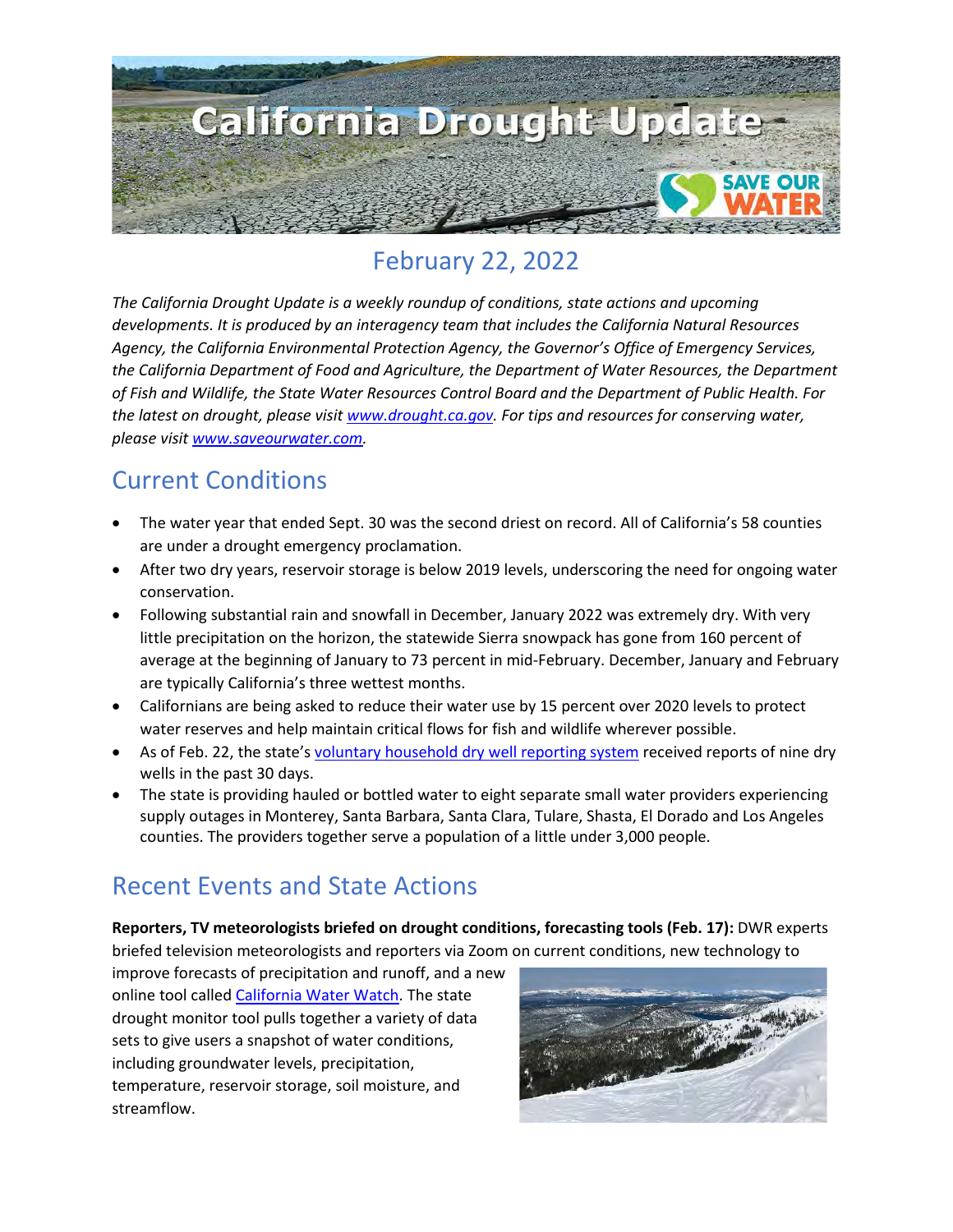**Workshop looks at Voluntary Drought Initiative (Feb. 16):** Staff from CDFW Region 3, the State Water Resources Control Board, and the National Marine Fisheries Service held a Zoom workshop in partnership with the Sonoma County Farm Bureau to explain the Voluntary Drought initiative. The initiative provides a framework for water users to enter into individual agreements with CDFW and NMFS to maintain enough water for fish spawning and survival, and implement other collaborative actions like fish rescue, relocation, monitoring, and habitat restoration.

**New data show that California land continues to sink (Feb. 16**): DWR released new satellite-based data showing that subsidence due to excessive groundwater pumping continues. The areas experiencing the



most subsidence from October 2020 through September 2021 are in the San Joaquin Valley, with a maximum of 1.1 feet of subsidence observed in the region, and the Sacramento Valley, with a maximum of 0.7 feet in the region. Data show that in that time period, subsidence of greater than 0.5 feet per year expanded to more areas than observed the previous year. However, fewer areas experienced higher rates of subsidence than at the end of the last drought in 2016. Continued subsidence makes it

more difficult for local agencies to bring basins into sustainable conditions by 2040, as state law requires. DWR has intensified statewide subsidence monitoring to help identify impacts and address them collaboratively with local groundwater agencies, counties and landowners.

**Water Board acts on petitions for reconsideration related to 2021 TUCP and TMP (Feb. 15):** The Water Board approved an order taking action on petitions for reconsideration of the Executive Director's June 1, 2021, order conditionally approving the temporary urgency change petition (TUCP) requested by the state and federal projects to modify specified Delta flow and water quality requirements included in Decision 1641, and the Executive Director's June 10, 2021, Sacramento River Temperature Management Plan (TMP) conditional approval pursuant to Order 90-5. The order denies in part and grants in part the petitions for reconsideration and determines that the conditional approvals of the TUCP Order and the Sacramento River TMP were appropriate, based on the information available at the time, but that additional measures are needed to improve future planning for drought conditions in the Delta and Sacramento River watersheds. The order for reconsideration includes conditions to address actions needed for 2022 to address drought.

**Curtailments adjusted (ongoing):** The Water Board lifted curtailments in most watersheds following December's storms, but dry conditions in January and February have led to re-imposition of curtailments in some areas. Curtailments have been suspended in the Russian River and Shasta River watersheds through the end of February. Curtailments on the Scott River have been extended through Feb. 23. Curtailments have been reinstated in a few sub-watersheds of the Delta watershed. It is likely that additional curtailments will be reinstated in the Delta watershed next week if conditions remain dry. Water Board staff will continue to adjust curtailment orders as conditions change.

## Tribal / Local Actions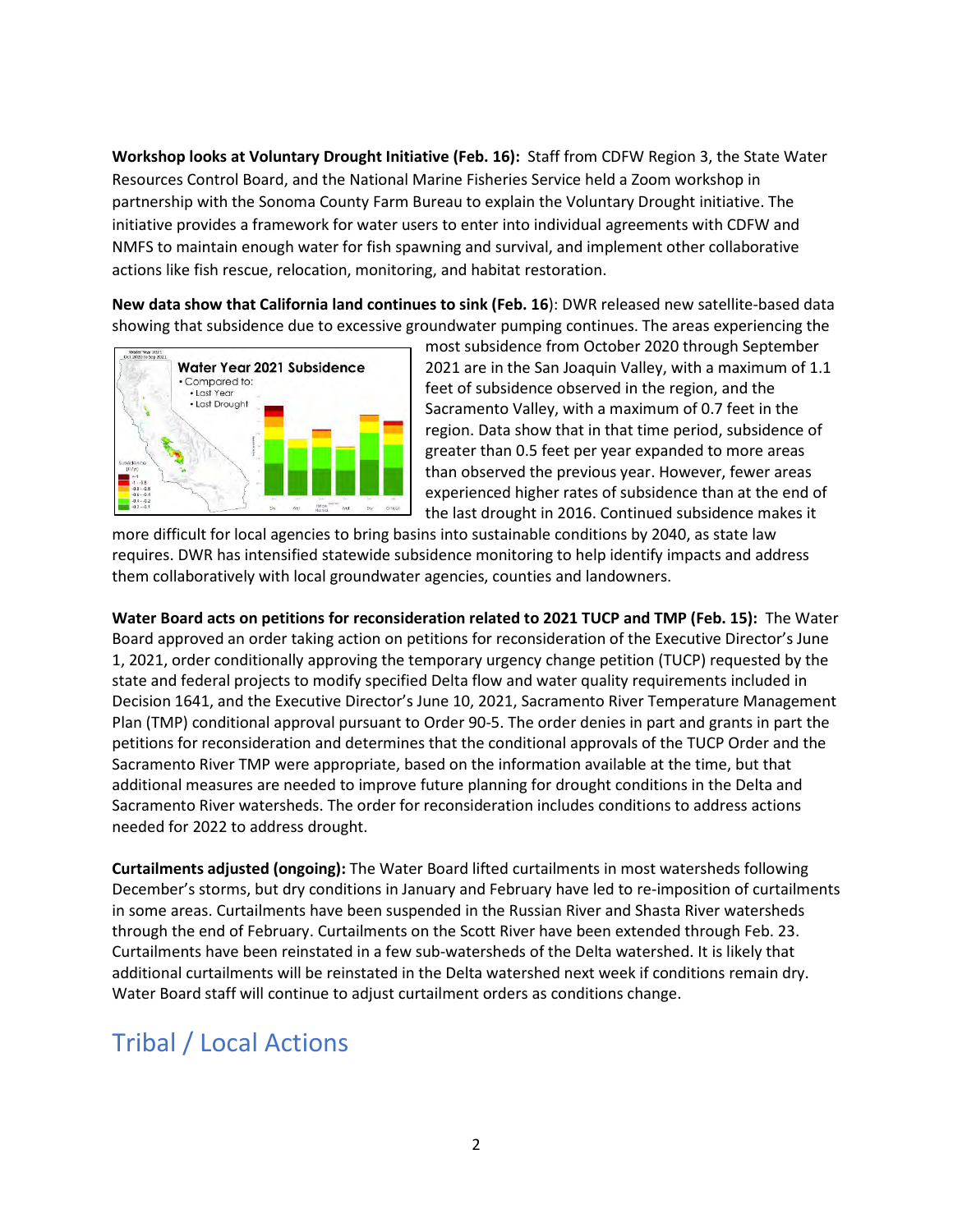- **Tribal governments:** Tribal emergency drought proclamations as reported by Cal OES to date: Buena Vista Rancheria of Me-Wuk Indians, Karuk Tribe, Resighini Rancheria, Tule River Indian Tribe, Yurok Tribe, Wiyot Tribe.
- **Local government:** Local emergency drought proclamations as reported by Cal OES to date: Butte, Colusa, Fresno, Glenn, Humboldt, Lake, Marin, Mendocino, Modoc, Napa, Nevada, San Joaquin, San Luis Obispo, Santa Barbara, Santa Clara, Siskiyou, Sonoma, Tulare, Tuolumne, Yolo.
- **Water suppliers:** The following public water suppliers have imposed mandatory water use reductions on customers, according to information voluntarily provided to the Association of California Water Agencies and / or recent announcements. The list likely is not comprehensive:
	- o Alameda County Water District mandatory water use restrictions aimed at reducing water use by 15 percent.
	- o Brooktrails Community Services District usage cap of 9,000 gallons per month, all customers
	- o Indian Wells Valley Water District 20 percent
	- o Marin Municipal Water District 40 percent
	- o Mendocino County Russian River Flood Control and Conservation Improvement District – 40 percent
	- o Modesto Irrigation District irrigation allocation capped at 36 inches per acre
	- o Montague Water Conservation District 95 percent
	- o Nevada Irrigation District 20 percent
	- o Reclamation District 1500 25 percent
	- o Richvale Irrigation District 50 percent
	- o City of Santa Rosa 20 percent
	- o Westlands Water District no outdoor water use by municipal and industrial customers
	- o Zone 7 15 percent

The following private water companies have imposed a 15 percent mandatory water use reduction:

- o San Jose Water Company, with drought surcharges for excessive water use
- o Great Oaks Water Company, with drought surcharges for excessive water use
- o California-American Water Company (in the Larkfield and Geyersville districts of Sonoma County, as well as the Los Angeles and San Diego districts of the respective counties, with fines for non-essential water use)
- o Cold Springs Water Company in Tuolumne County
- o North Gualala Water Company in Sonoma County

## Upcoming Decisions / Milestones

**Next snow survey:** DWR will hold its monthly snow survey press event **on or around March 1** at Echo Summit off Highway 50.

**Urban conservation rates for January:** At its meeting on **March 1,** the Water Board will discuss urban water use in January 2022 compared to January 2020. In December 2021, urban water suppliers reported a statewide average savings of 16.2 percent compared to December 2020, putting the cumulative statewide savings rate at 7.4 percent since July, when the Governor called on Californians to voluntarily conserve at least 15 percent.